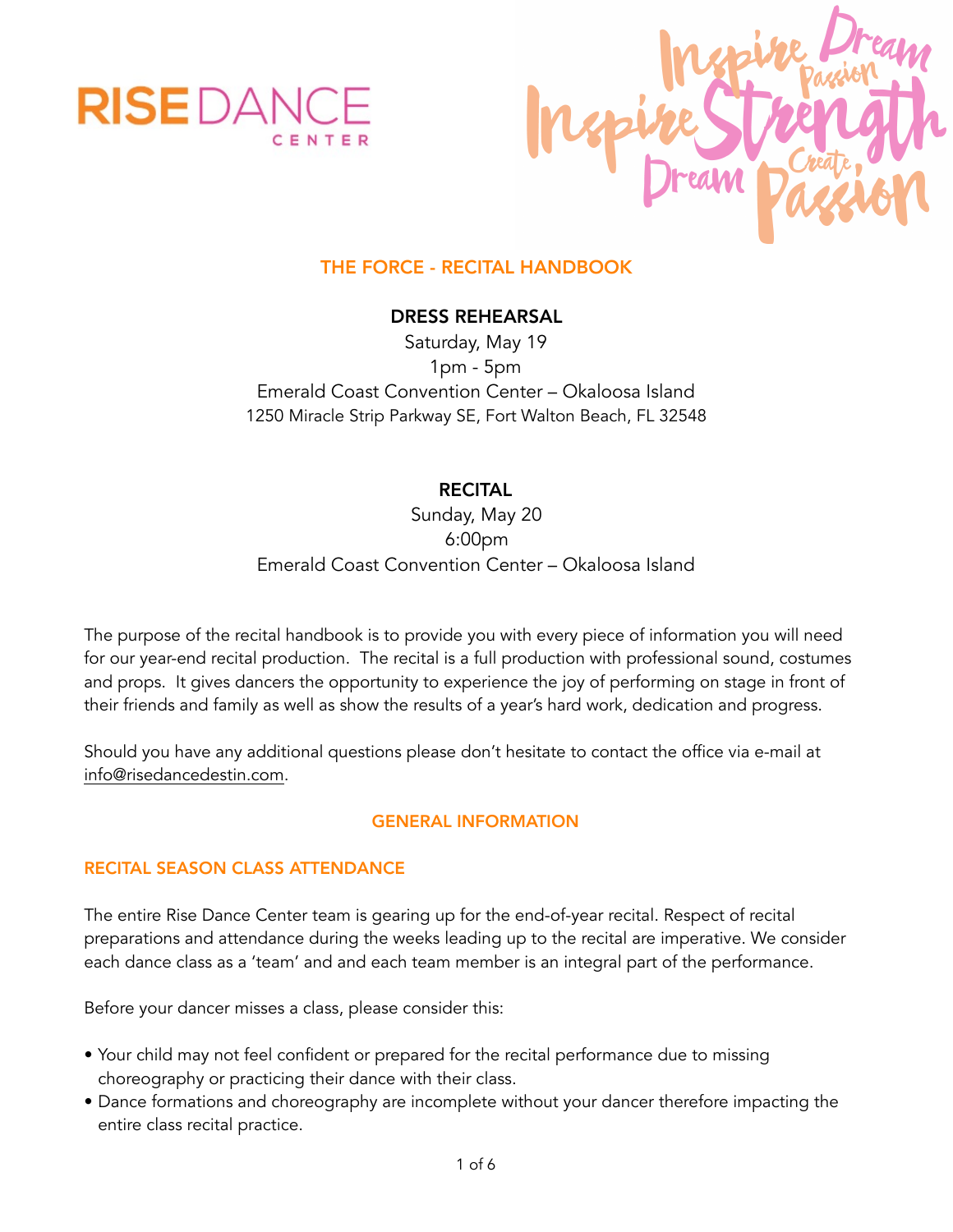We understand extenuating circumstances may occur. Should your dancer miss repeated classes prior to recital, we will contact you to discuss options to get your dancer up to speed including private classes at your expense. Please notify the office via e-mail at info@risedancedestin.com if your dancer will be missing class.

## COSTUME CARE AND PREPARATION

- Please do not iron your costume. Even a cool iron can melt some fabrics. Most costumes arrive very wrinkled; hanging them in a steamy bathroom will remove most of the wrinkles. Or, simply hang your costume and most wrinkles will fall out.
- Please do not let your children wear their costumes until after the performance. We cannot order replacements.
- Label all costume parts (tights, shoes, costumes, and headpieces) with your child's name. Since there will be a number of children in the dressing area with the same costume, costumes can easily get mixed-up or lost.
- Keep accessories together. We suggest you keep all your costume parts together. One option is to place the accessories (headpiece, gloves, etc.) in a plastic zip-loc bag, poke a small hole through it, and hang it on the same hanger as the costume. Make sure you have all of your costume parts with you for the Dress Rehearsal and Performance.

#### HOW SHOULD MY DANCER'S HAIR AND MAKEUP LOOK

You may receive an email and/or handout for your child's costume details including hair and shoe requirements. Ballet, jazz and musical theatre costumes will have tights included.

Standard hair is in a bun at the crown of the head. A sock bun or donut bun is acceptable and we recommend a bun hairnet. All hair must be pulled away from the face (including bangs).

All headpieces should be placed on the right side of the bun (right side of your dancer's body).

Make-up is used to complete the look of the costume and present the dancers' faces well for lighting and videotaping. Standard make-up is brown eye-shadows, black mascara, pink/rose blush and light plum lipstick (creamy matte). Please note - younger children are not required to wear make-up.

Please note - make sure your child's nails are not painted (and toe nails if dancing barefoot). No earrings, necklaces, bracelets or other accessories should be worn.

We suggest nude underwear or no underwear for leotard costumes so underwear does not show through.

IMPORTANT - Please tie a knot in the strings on your child's ballet slippers and cut the extra string. This will prevent them playing with them during the performance.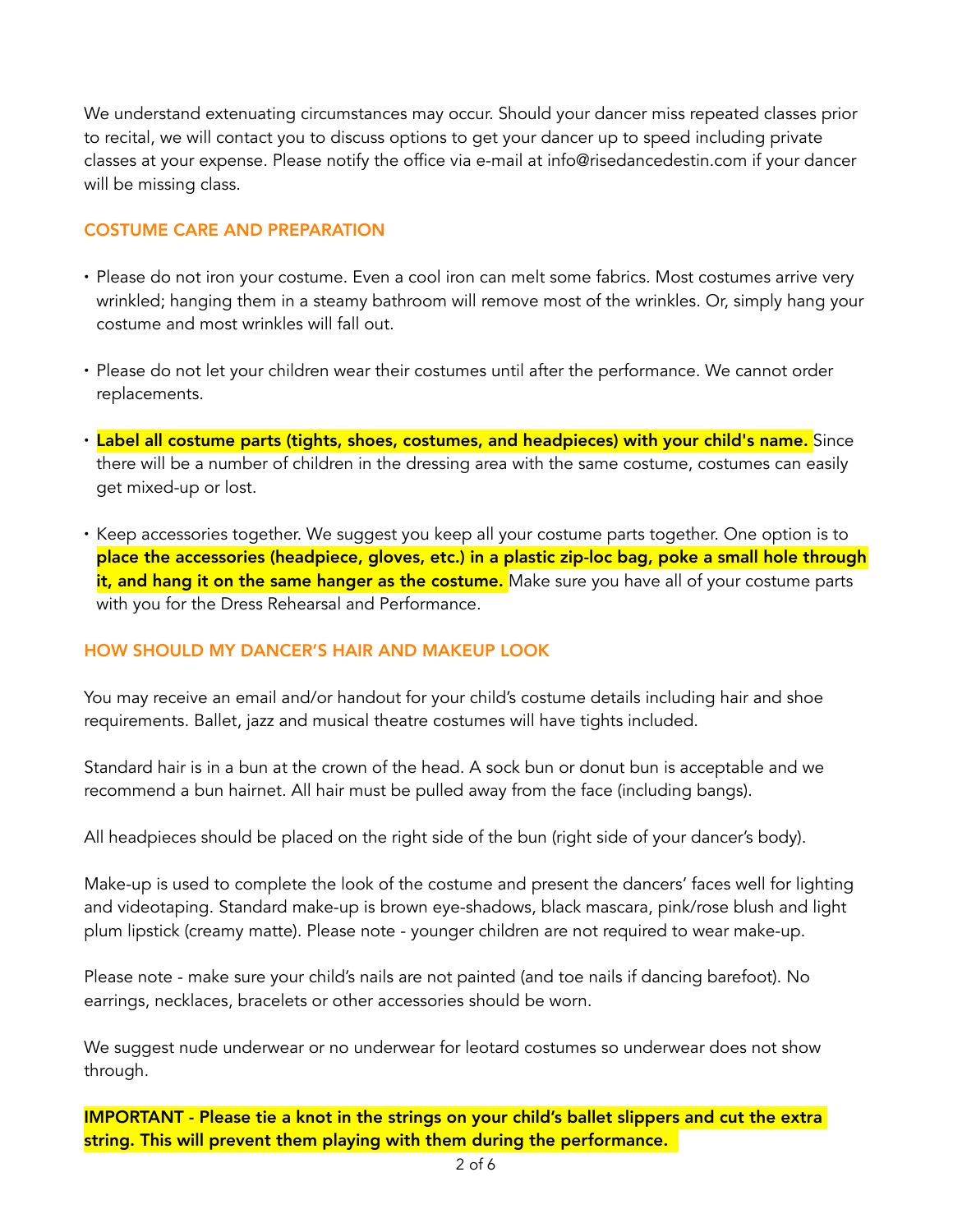#### WHERE CAN I GET PICTURES IN THEIR COSTUMES

Rise Dance Center has partnered with Captured Moments Photography again to offer recital photos for you and your dancer. They will offer special sessions at the studio on:

#### Friday, May 4

6pm - 8pm

OR

#### Saturday, May 5

9am - 3pm

Each time slot is \$30 (one costume) and includes all digital downloads and a copyright release. Please reserve your time online at our Facebook event page ~<https://bit.ly/2EhJ9Rn>.

## WHAT TO EXPECT AT DRESS REHEARSAL

Saturday, May 19 1pm - 5pm Emerald Coast Convention Center – Okaloosa Island

#### WHAT IS A DRESS REHEARSAL

The dress rehearsal gives dancers an opportunity to practice on stage in full costume, make-up and hair prior to the actual shows. They will know exactly what to expect on the night of the performance including lighting, spacing/positioning, entering and exiting the stage. It is very important that everyone attend this rehearsal.

Please remember dress rehearsal is full costume, hair and make-up.

## WHERE IS THE EMERALD COAST CONVENTION CENTER

The Emerald Coast Convention Center is located on Okaloosa Island across from the Boardwalk at 1250 Miracle Strip Parkway SE, Fort Walton Beach, FL 32548.

## WHERE TO GO AT THE EMERALD COAST CONVENTION CENTER

Enter through the main entrance of the convention center, and you will find signs directing you to the dressing area. Our dressing rooms will be in large open space ballrooms. There will be staff available to help direct you and answer any questions you might have.

One parent or guardian ONLY is allowed to accompany their dancer to the rehearsal and to the dressing room area. The designated parent or guardian will receive a band that allows them admittance to the dressing room area. Only dancers, and one parent or guardian per dancer, will be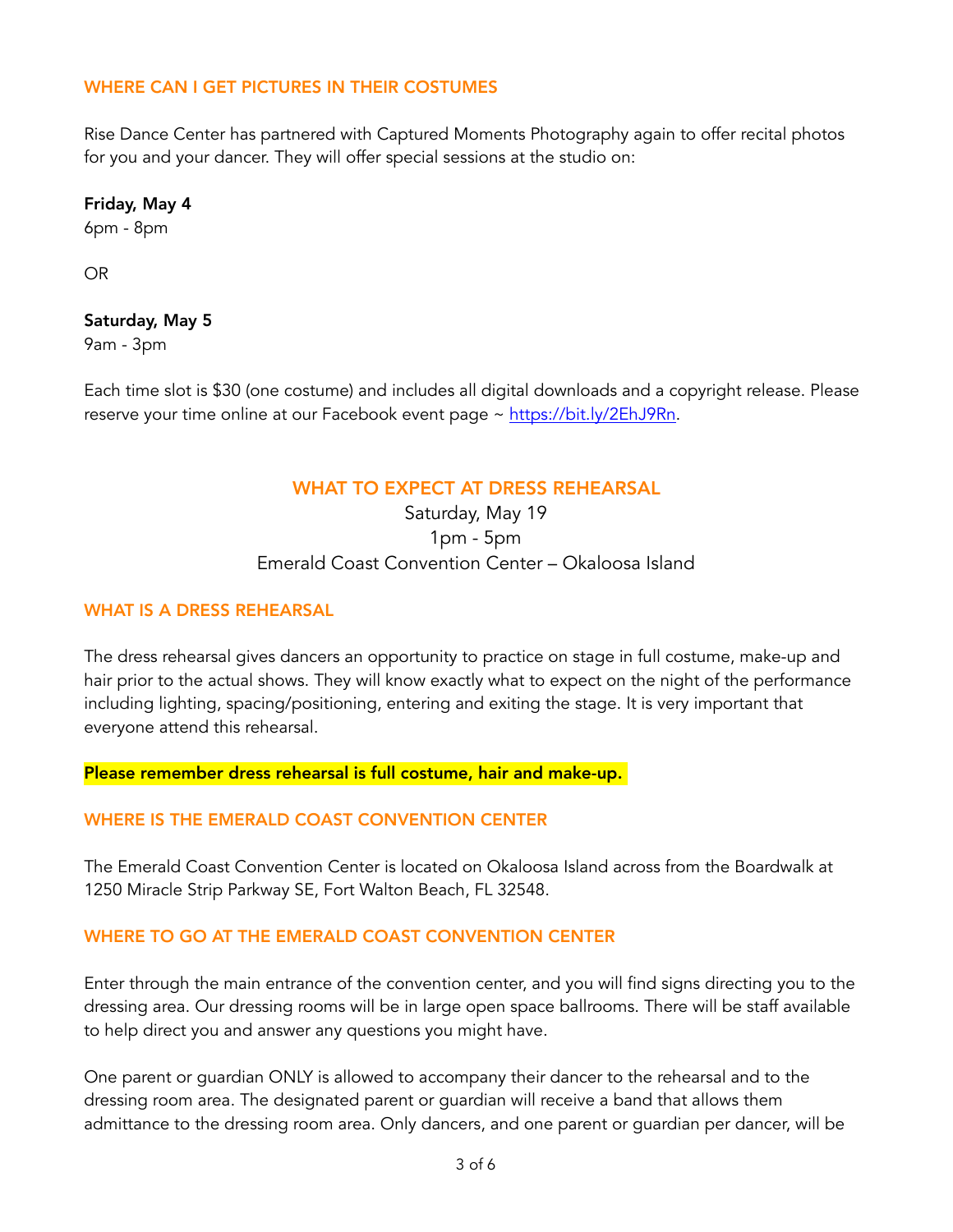permitted at any time. Males are not allowed in the female dressing area. There will be a separate room for our male dancers.

#### IS DRESS REHEARSAL OPEN FOR VIEWING

Parents may leave their dancer with our staff and proceed to the theatre while rehearsal takes place. You are welcome to take photos and video of your child's dances at that time as well - as long as you are not a distraction to your dancer or the rehearsal process.

Dancers performing in ACT I must arrive at rehearsal no later than 12:45pm. We will not be able to wait for anyone arriving late. Dancers performing ONLY in ACT II may arrive on or before 2:30pm. See our performance line-up a list of dances in each ACT.

Once your child has finished rehearsal for ALL of their routines, you and your dancer may gather your belongings from the dressing room area and leave.

#### VOLUNTEERS NEEDED

Anyone interested in volunteering to help assist with lining up dancers or helping dancers change in the dressing rooms is welcome. Please notify our staff at the front desk or via email if you are interested at info@risedancedestin.com. There will be an orientation for all volunteers, and all must abide by the policies set forth by Rise Dance Center. The recital weekend is a hectic experience; all volunteers must work in a cooperative manner at all times.

Our Dressing Room Supervisors are needed for each class to supervise the dancers. Dressing Room Supervisors must assure that each child in her care is safe and accounted for. They are responsible for making sure that each child is in the proper costume, has the proper accessories and shoes, and is at the side of the stage at the appropriate time. They are also responsible for seeing that all children return to the dressing room if changing for their next dance.

#### WHAT TO EXPECT AT RECITAL

Sunday, May 20 6:00pm Emerald Coast Convention Center – Okaloosa Island

#### WHAT TIME IS ARRIVAL

Please plan to arrive no later than 45 mins prior to show time in full make-up and hair and first costume. Doors will open at 5:30pm for seating in the main ballroom.

#### WHERE IS THE EMERALD COAST CONVENTION CENTER

The Emerald Coast Convention Center is located on Okaloosa Island across from the Boardwalk at 1250 Miracle Strip Parkway SE, Fort Walton Beach, FL 32548.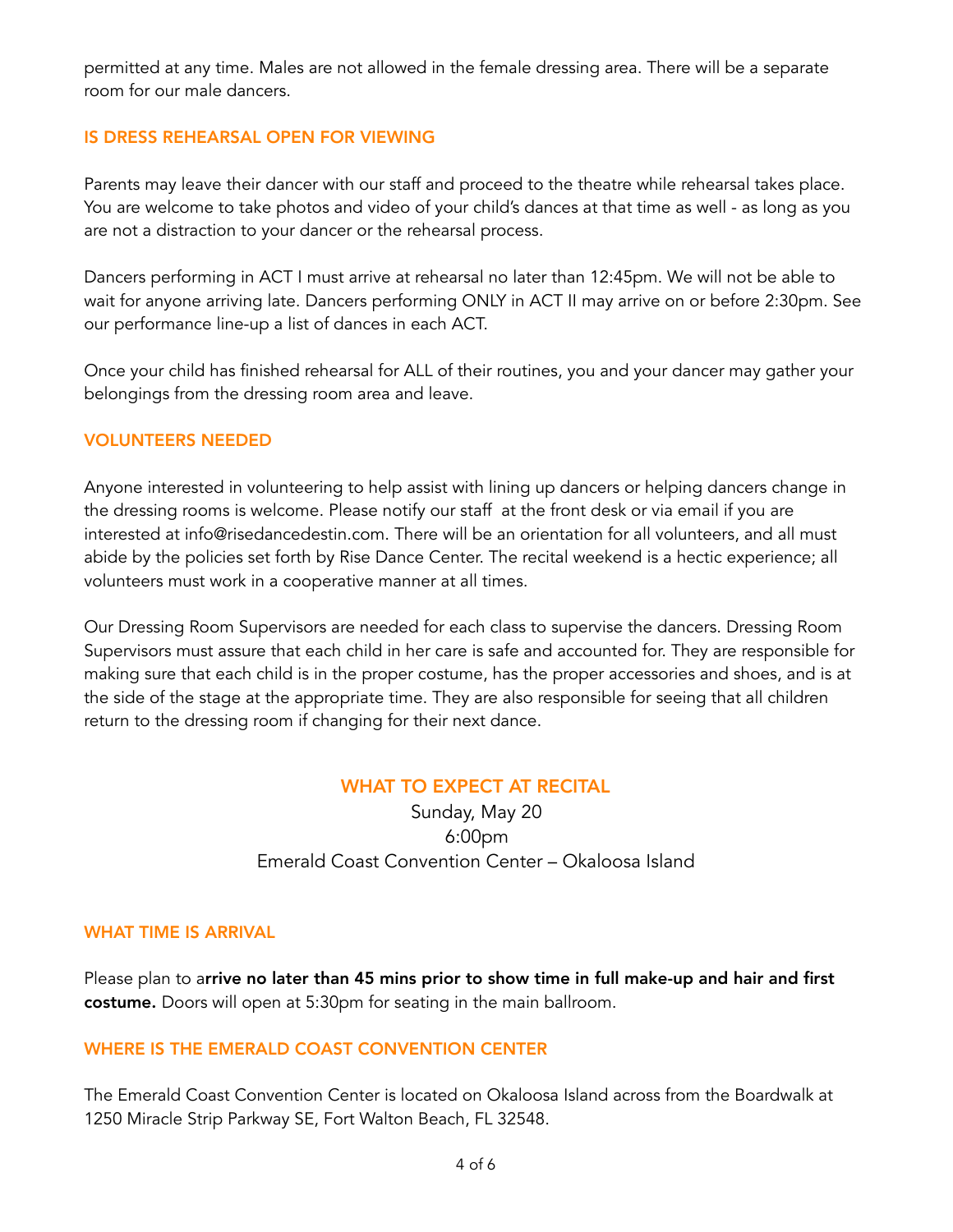#### WHERE TO GO ONCE YOU GET THERE

Enter through the main entrance of the convention center, and you will find signs directing you to the dressing rooms. There will be staff available to help direct you and answer any questions you might have. Please note - only one parent and/or guardian is permitted in the dressing area with their dancer.

Parents may leave their dancer with our backstage and proceed to the theatre. Theatre doors open at 5:30pm.

#### TICKET/ SEATING INFORMATION

A Recital Fee (\$60) will be charged to your account on Friday, April 27. This fee includes two recital tickets for your family or friends and helps offset the production costs associated with professional staging, lighting and sound. Your tickets will be available the week of May 7 and will be distributed at the studio. They must be signed for by a parent or guardian.

Seating is general admission. Additional tickets may be purchased for \$15 /adults and \$10 /kids ages five and over. Seating is limited in this venue so tickets may sell out.

#### THEATRE/HOUSE POLICIES

Photographing and videotaping the performance is strictly prohibited to protect the integrity of the performance as well as limit distractions to audience members and dancers (especially small children).

Please wait UNTIL THE END of each dance prior to standing up and exiting the theatre. Please do not get up from your seat during a performance. We also ask that you wait to return to your seat until a routine is finished.

Please silence your cell phone before entering the performance ballroom. Show courtesy to other audience members and do not text during any of the performances. If it is an emergency and you do need to text, please be sure to turn your screen to low brightness.

Please keep talking to a minimum during performances as a courtesy to other audience members.

#### WHAT WILL YOUR CHILD BE DOING DURING PERFORMANCES

Your child will be with their class, lined up backstage, within three dances prior to their performance(s). Immediately after your child's dance, they will be escorted back to the dressing room area so they may change for their next performance. Any dancers with quick changes (within three dances) will be changed in our quick change area backstage. This area is closed and manned by a female staff member.

If your dancer is in ACT II only or has a long span of time between dances, we will have an area in front of the stage where they are permitted to sit and watch the show with our recital staff. If they choose to stay in the dressing area with our Dressing Room Supervisors, we suggest packing an activity bag for